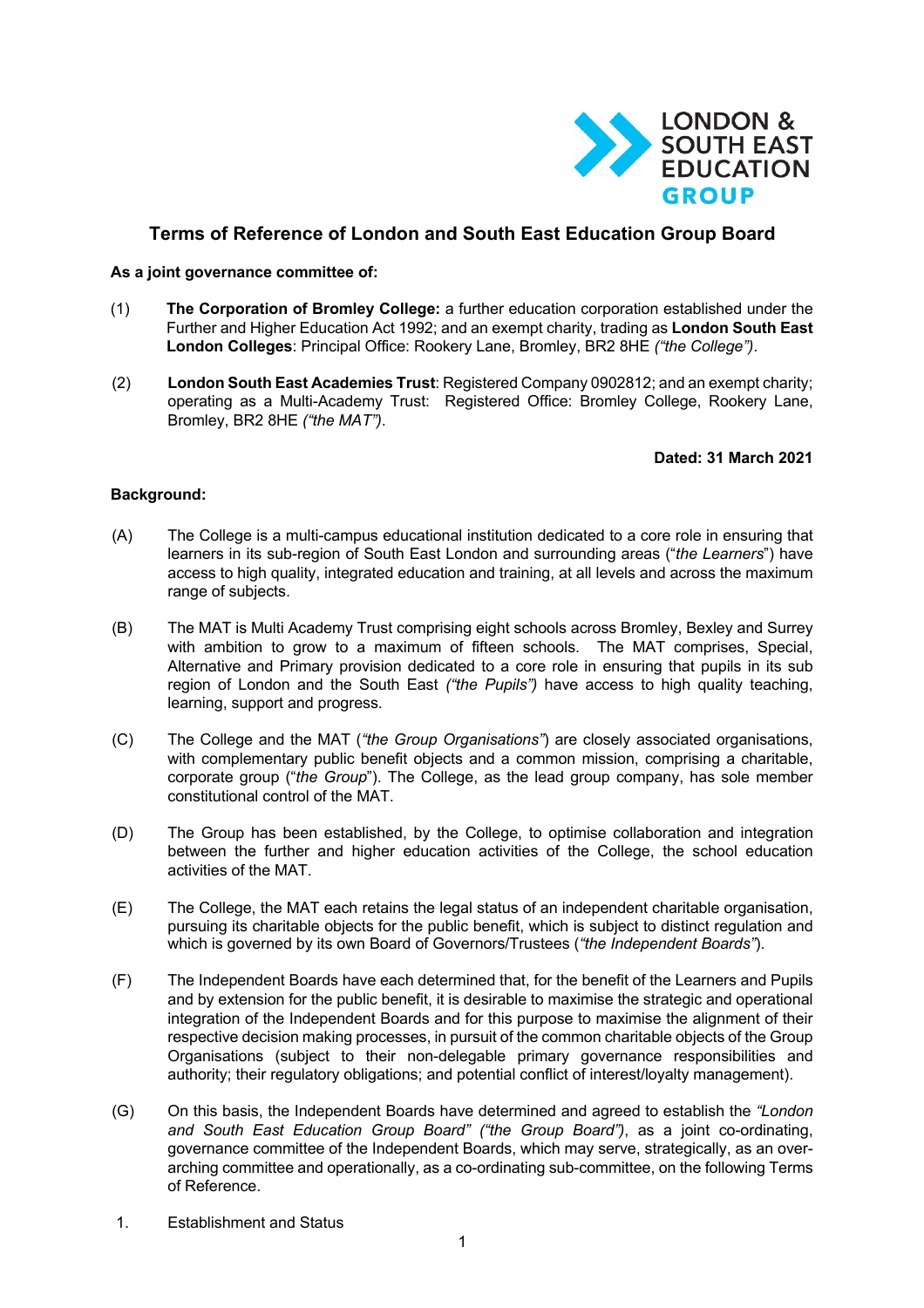- 1.1 The Group Board is established:
	- (a) by agreement of the Independent Boards;
	- (b) to act, simultaneously, in the best interests of Learners and Pupils, for the public benefit and in the collective and collaborative best interests of the Group Organisations, in pursuit of their common charitable objects.
	- (c) on the basis of formal resolutions of the Independent Boards, approving these Terms of Reference;
	- (d) as a joint, over-arching strategic committee and a co-ordinating, operational subcommittee of the Independent Boards.
	- 1.2 These Terms of Reference may be varied by written agreement of the Independent Boards.
	- 1.3 These Terms of Reference may be revoked by written agreement of the Independent Boards, or by written notice from any Independent Board to the other two Independent Boards.

### 2. **Mandate and Authority**

- 2.1 The Group Board has the mandate and authority to:
	- (a) consider Group strategic and operational matters, at an overarching level, as far as legitimately applicable, as the first Group governance forum applying itself to such matters;
	- (b) make (and review) decisions, within the scope of legitimately maximised delegated authority from the Independent Boards, in an integrated manner, on behalf of the Group Organisations;
	- (c) make (and review) recommendations to the Independent Boards for non-delegable decisions, to be integrated as far as possible and in relation to further matters as appropriate; and
	- (d) act as an advisory committee to the Independent Boards.
- 2.2 Non-delegable matters, for which the Independent Boards retain exclusive decision making authority, include (non-exhaustively), high level core institutional and related core financial decisions determining:
	- (a) Legal, regulatory and constitutional compliance;
	- (b) business planning and framework strategy, policy and operational activities;
	- (c) infrastructure and operating systems;
	- (d) senior appointments and standard terms and conditions of employment;
	- (e) external engagements;
	- (f) internal grievance/complaint/investigation procedures;
	- (g) delegation to the Group Board;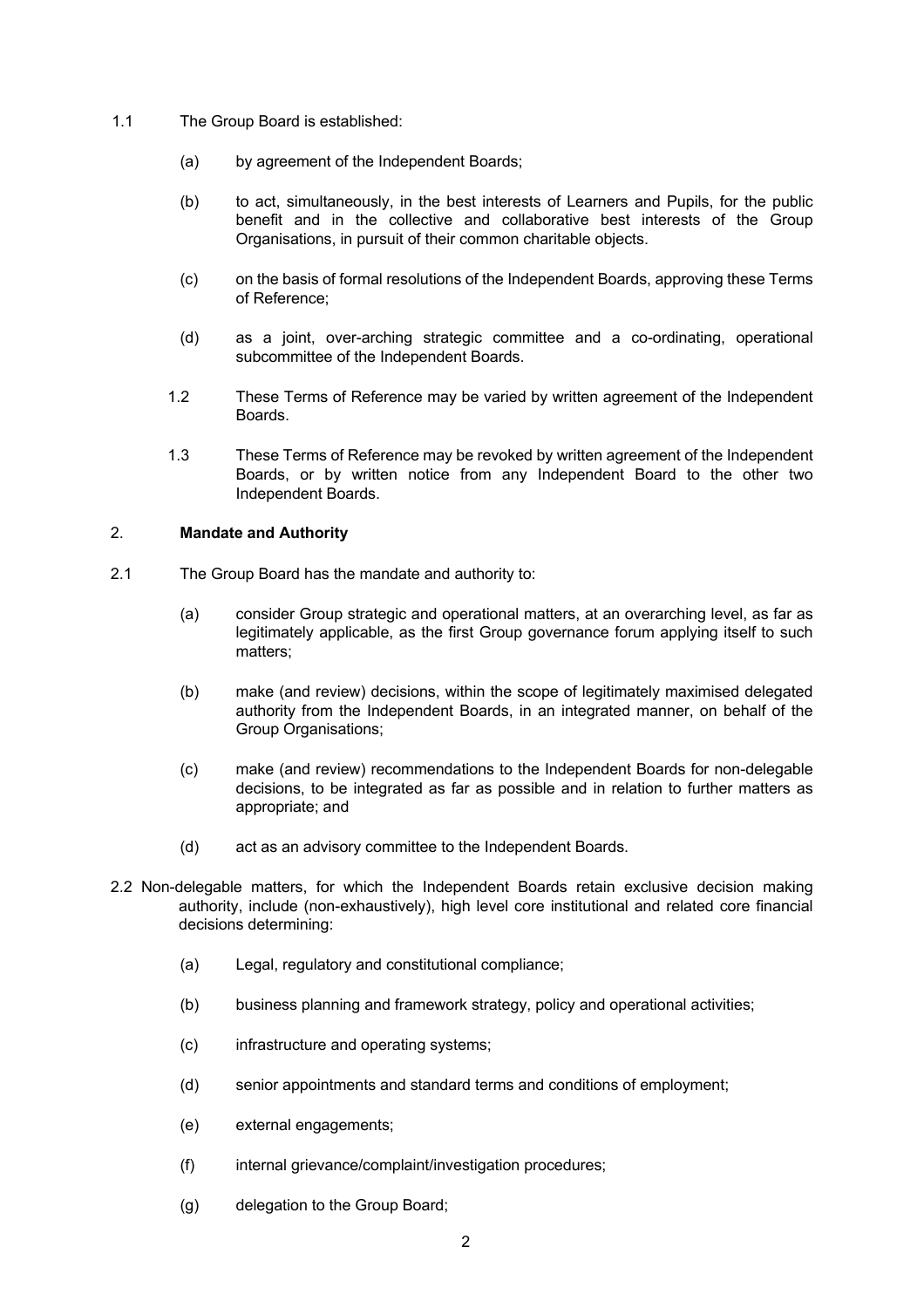(h) formal legal action.

## 3. **Composition of Group Board and Independent Boards**

- 3.1 The Group Organisations recognise that the practical desirability of the Group Board being co-extensive with each of the Independent Boards needs to be balanced against the discipline of corporate separateness, the need to manage potential conflict of interest and conflict of loyalty between and in relation to Group Organisations and regulatory prescription.
- 3.1 As the College is the lead Group Organisation, on a routine basis, the Group Board will be co-extensive with the College Board, provided the College Board includes at least two individuals who are also on the MAT Board (who may be the same individuals) and at least three individuals who are not on the Group Board (which may include learner and staff members of the College Board).
- 3.2 The Group Board shall consider co-opting one or more Group Board members who are not also members of any of the Independent Boards, for the purpose of consolidating the collective, collaborative perspective of the Group, as such.
- 3.3 The MAT will each ensure that their membership includes a sufficient number of Board members, who are not on either of the other Independent Boards, to constitute a quorum of the respective Independent Board, in a situation where conflict of interest/loyalty management will, or may, require Board members also on one, or both, of the other Independent Boards to recuse themselves from the proceedings of the relevant Independent Board.
- 3.4 The College Board will ensure that the College Board membership includes a sufficient number of Board members, who are not on either of the other Independent Boards to constitute a quorum of the College Board in a situation where conflict of interest/loyalty management will, or may, require Board Members also on one, or both, of the other Independent Boards to recuse themselves from the proceedings of the College Board.
- 3.5 All members of the Group Board, when acting as Group Board members, shall act in the best interests of the Group as a whole and not as representatives, or advocates, of the distinct position, or any potentially distinct interest, of any of the Group Organisations.
- 3.6 A Group Board member may and naturally will bring the informative perspective of a Group Organisation with which he, or she, is connected.
- 3.7 The Group Board shall ensure members of the Group Board from the Independent Boards are fully consulted on regulatory, strategic and operational matters that are distinctive to the separate Group Organisations.
- 3.8 The Group Board may invite members of the Independent Boards who are not Group Board members to attend, observe and speak at Group Board meetings.
- 3.9 The Group Board may convene special Group Board meetings, formally including all members of all the Independent Boards.

## 4. **Status of Group Board Members**

- 4.1 Group Board members are members of a joint committee of the Group Organisations, which operates as an overarching advisory committee to the Independent Boards and an operational sub-committee to the Independent Boards.
- 4.2 The structure established by these Terms of Reference is designed precisely to ensure that the Group Board does not usurp the non-delegable functions of the Independent Boards and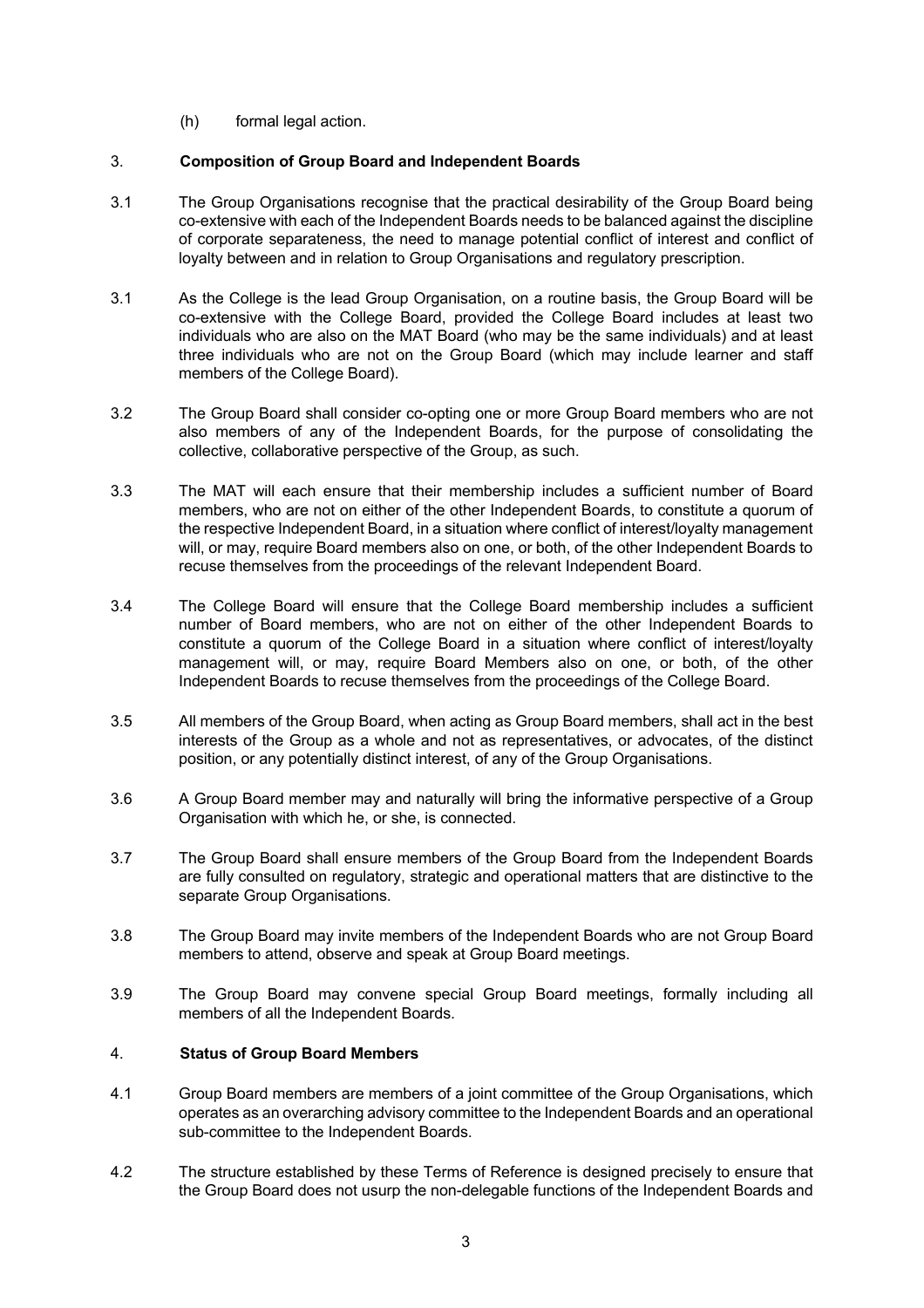it is incumbent on all parties to maintain vigilance in the application of these Terms of Reference.

## 5. **Procedures and Protocols of Group Board**

- 5.1 The Group Board shall, for convenience and as far as applicable, follow the procedures and protocols of the College Board and may agree, by resolution, further procedures and protocols and variations to procedures and protocols.
- 5.2 The Group Board shall meet routinely within the same business and operating cycle as the College and MAT Boards. The meetings shall be called distinctly and will proceed separately and sequentially.

## 6. **Costs of Group Board**

The costs of the Group Board will be met by the College as the lead Group Organisation.

## 7. **Minutes of Group Board**

The minutes of the Group Board will be circulated, at the same time, to all members of the Group Board.

## 8. **Reports to Independent Boards**

The minutes of the Group Board shall include clear and full and designated records of, as appropriate:

- (a) first discussions of Group strategic and operational matters, at an overarching level;
- (b) formal decisions made under the authority delegated to the Group Board jointly by the Independent Boards;
- (c) recommendations to the Independent Boards of non-delegable decisions and as applicable in respect of other matters;
- (d) advice to the Independent Boards.

## 9. **Group Board Decision Ratification/Reversal**

If the Group Board makes any decision that any party considers was a non-delegable decision of any Independent Board, the Group Board shall urgently consider the matter and if considered appropriate the matter shall be remitted to the relevant Independent Board(s) indicating the desirability, or requirement, for the issues relating to the Group Board decision to be duly and fully considered by the relevant Independent Board(s) and either:

- (a) ratified by the relevant Independent Board(s); or
- (b) reversed by the relevant Independent Board(s), allowing for a replacement decision, or decisions, by the relevant Independent Board(s).

## 10. **Delegation within Group Organisations**

To maintain institutional clarity, any Group Board view that a new delegation to any committee, or personnel, within a Group Organisation is desirable or necessary, shall be referred to the relevant Independent Board as a recommendation, or advice and not as a decision.